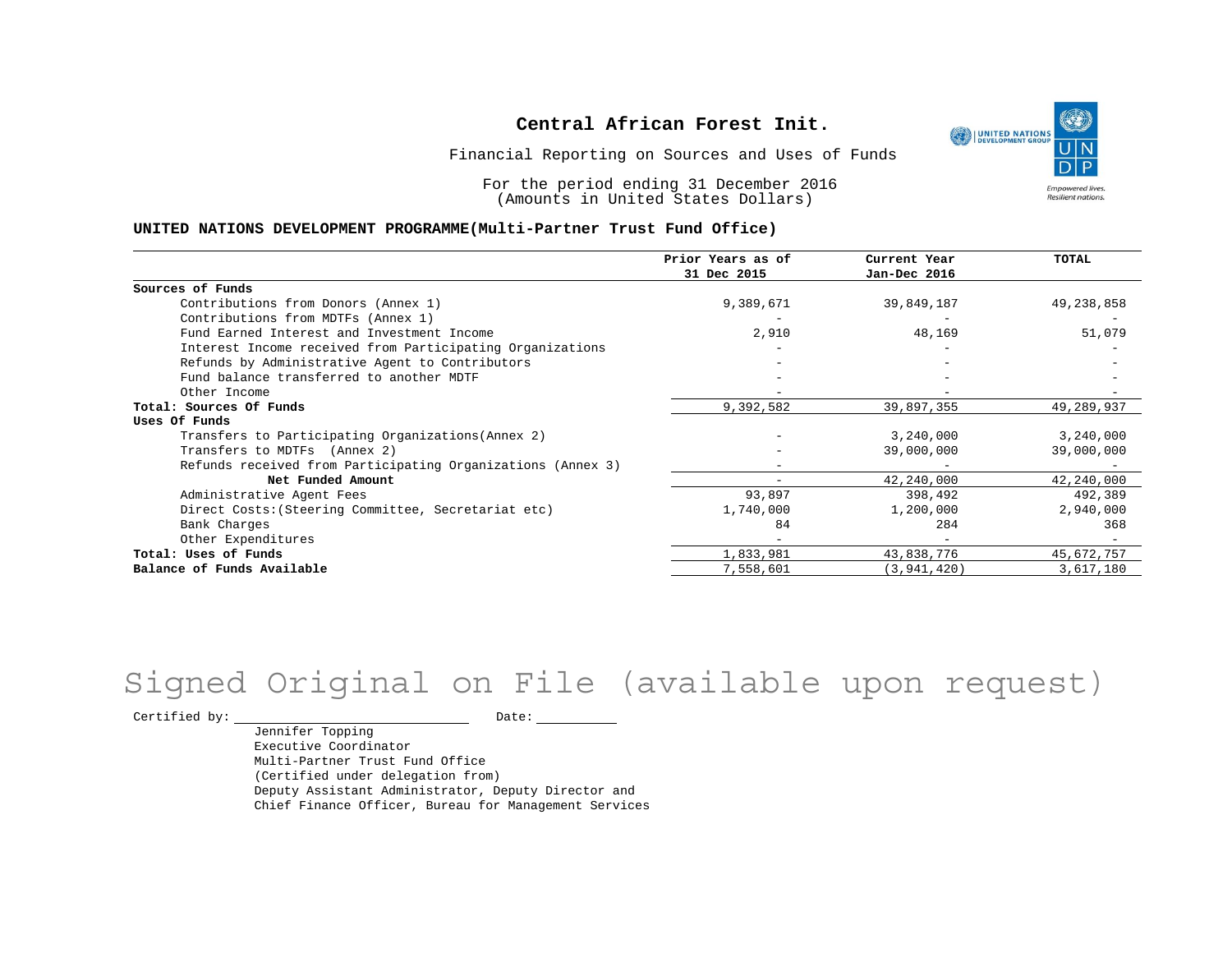

Financial Reporting on Sources and Uses of Funds

For the period ending 31 December 2016 (Amounts in United States Dollars)

#### **UNITED NATIONS DEVELOPMENT PROGRAMME(Multi-Partner Trust Fund Office)**

**Annex - 1: Contributions**

|                      | Prior Years as of | Current Year | TOTAL      |
|----------------------|-------------------|--------------|------------|
|                      | 31 Dec 2015       | Jan-Dec 2016 |            |
| From Contributors    |                   |              |            |
| GOVERNMENT OF FRANCE | -                 | 3,112,800    | 3,112,800  |
| GOVERNMENT OF NORWAY | 9,389,671         | 36,736,387   | 46,126,058 |
| Total: Contributions | 9,389,671         | 39,849,187   | 49,238,858 |

## Signed Original on File (available upon request)

Note:

For the current year statement a new change has been introduced to the format of the SUOF. Contributions have been separated and classified according to their source; contributions from donors are shown separately from contributions received from another MDTF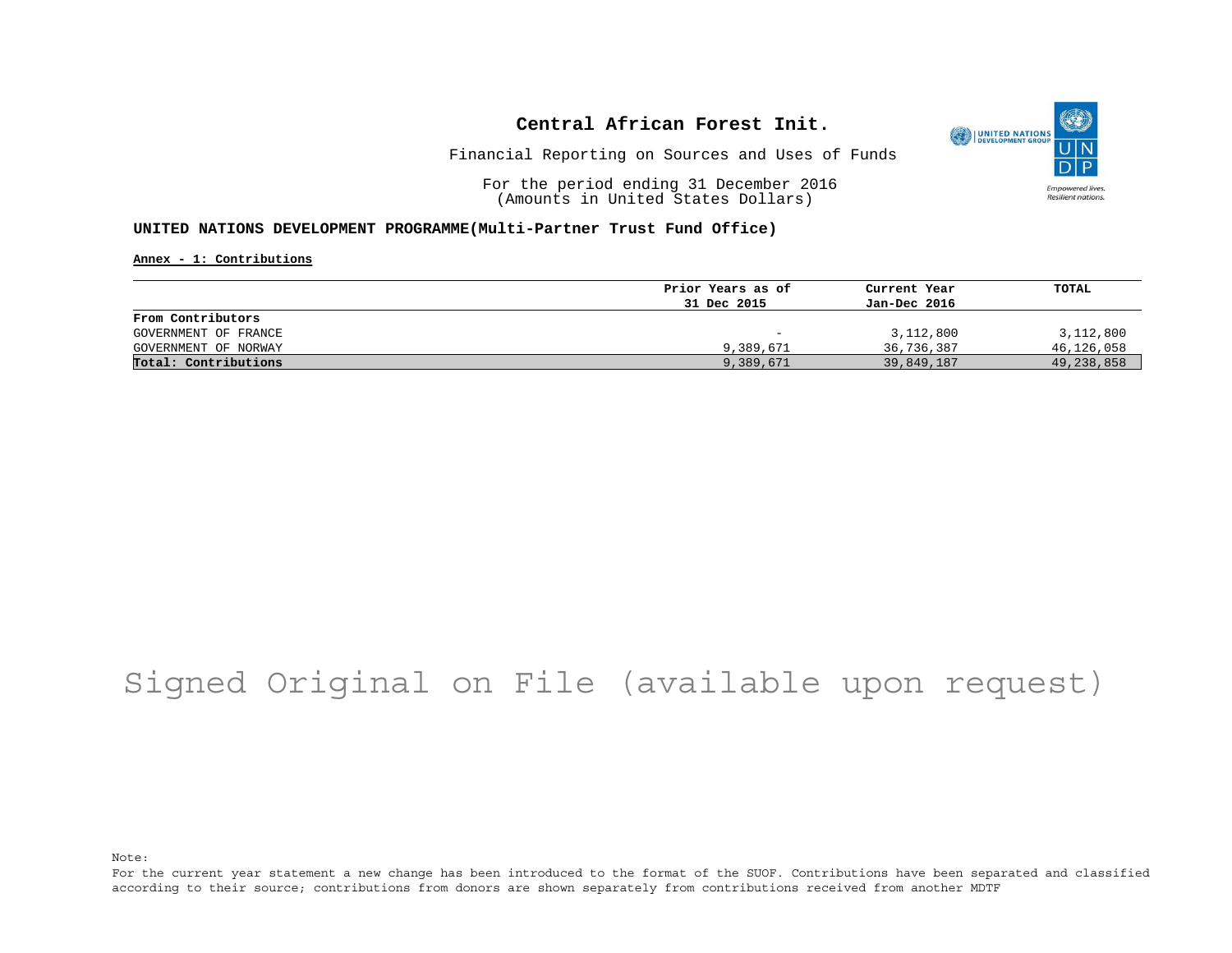

Financial Reporting on Sources and Uses of Funds

For the period ending 31 December 2016 (Amounts in United States Dollars)

#### **UNITED NATIONS DEVELOPMENT PROGRAMME(Multi-Partner Trust Fund Office)**

**Annex - 2: Transfers**

|                                                    | Prior Years as of        | Current Year | TOTAL      |
|----------------------------------------------------|--------------------------|--------------|------------|
|                                                    | 31 Dec 2015              | Jan-Dec 2016 |            |
| To Participating Organizations                     |                          |              |            |
| FAO                                                | -                        | 1,000,000    | 1,000,000  |
| IBRD                                               | $\overline{\phantom{0}}$ | 2,240,000    | 2,240,000  |
| Sub-total Transfers to Participating Organizations |                          | 3,240,000    | 3,240,000  |
| To MDTFs                                           |                          |              |            |
| DRC NF                                             |                          | 39,000,000   | 39,000,000 |
| Sub-total Transfers to MDTFs                       |                          | 39,000,000   | 39,000,000 |
|                                                    |                          |              |            |
| Total Transfers                                    |                          | 42,240,000   | 42,240,000 |

## Signed Original on File (available upon request)

Note:

Similar to contributions, separation for classification purposes has been applied to transfers. These are now classified based on the type of recipient receiving the funds; transfers to a Participating Organization or transfers to another MDTF